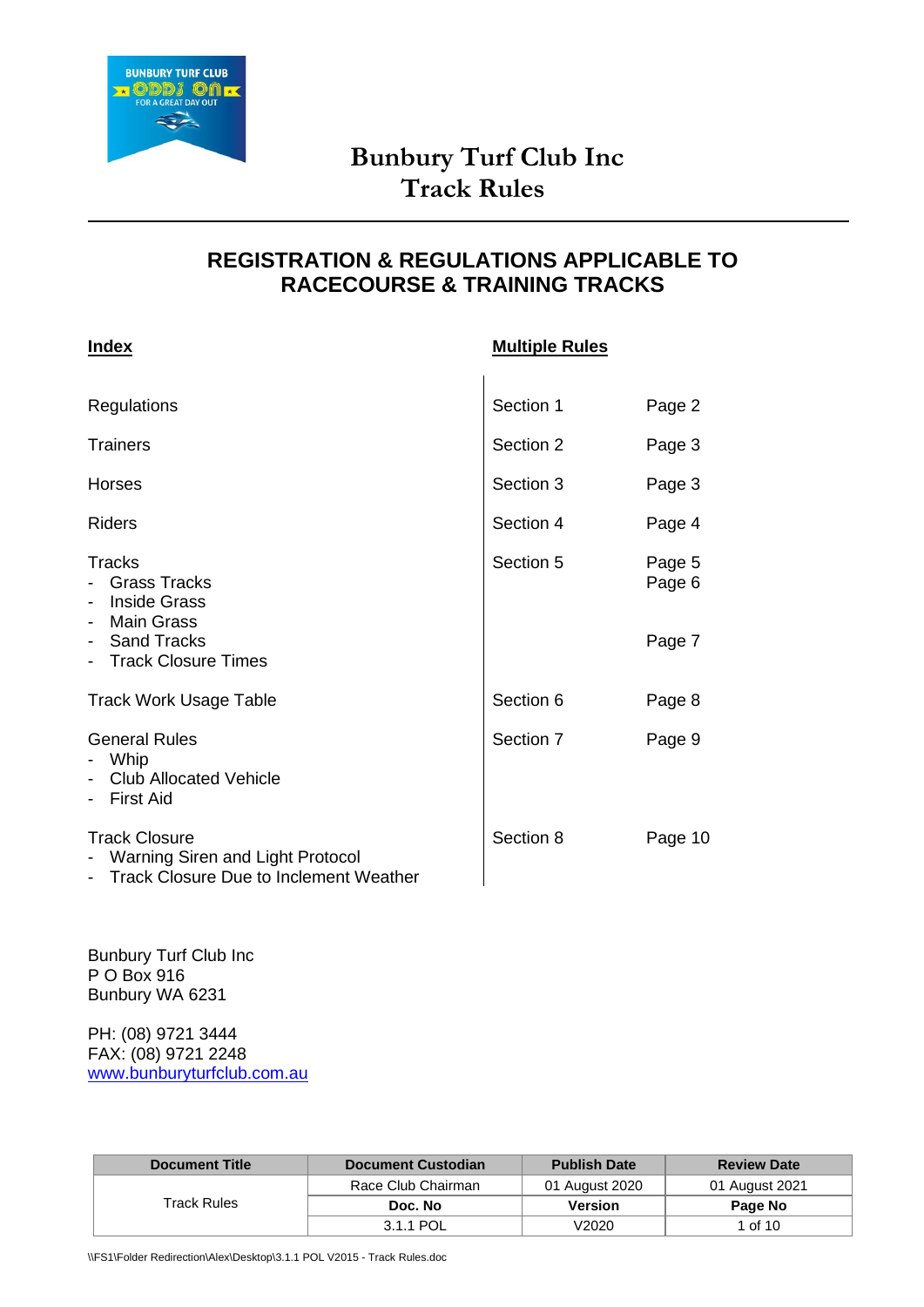

## **(1.0) REGULATIONS**

- **1.1 2020 – 2021 Track Fees and Charges – Prices are GST inclusive** Inside Jog Track No Charge No Charge Sand Track No Charge No Charge No Charge No Charge No Charge No Charge No Charge No Charge No Charge No Charge No Charge No Charge No Charge No Charge No Charge No Charge No Charge No Charge No Charge No Charge No Charge N \$8.80 per horse Special Gallops  $$8.80$  per horse Jump Outs Non-Trial Days No Charge Jump Outs Trial Days **\$22.00 per horse** *(NOTE: Horses for Jump Outs need to be nominated to the Club.)*
- 1.2 New trainer wishing to use Bunbury Turf Club (BTC) Training Facilities must complete and sign the 2020 – 2021 Track Work Trainers Agreement form *(3.1.1 FOR – Track Work Trainers Agreement)* and return to the offices of the BTC by close of business the day before initial track use.
- 1.3 Un-Financial trainers may have access to the track denied. Late fees will apply to all overdue accounts.
- 1.4 Trainers upon request must confirm with the Track Work Supervisor or BTC appointed representative, the number of horses that have used the grass or sand tracks. Failure to do so will result in the BTC record being deemed to be correct and charges may not be disputed.
- 1.5 The Racing Manager or any BTC appointed representative may at any time at their discretion restrict the use of any training ground to any area or to any day or time. This includes restriction of tracks use due to weather conditions, visibility, physical obstructions or danger or the state of the track.
- 1.6 The payment of any training fees charged by the BTC shall not be taken to confer on the person paying the same or any legal rights inconsistent with these regulations.
- 1.7 The BTC takes its responsibility in providing a safe training complex very seriously and appreciates your co-operation in identifying and rectifying possible hazards. Any injury or safety issues that cannot be resolved by the Track Work Supervisor / appointed RWWA Steward should be directed to the Racing Manager during office hours: **Monday to Friday from 9am to 4pm.**
- 1.8 The gate to the stall area shall open at 04.00am each morning during winter and summer. No access is to be permitted on the track until the Track Work Supervisor deems it safe to do so. The Track Work Supervisor has delegated authority to close and open tracks as they determine. If the Track Work Supervisor and Track Work Medic fail to attend, no track work can proceed at all.
	- Access to the Float Car Park will be via the Brittain Road Gate and exit via the Northern Gate.
	- Floats are required to park perpendicular to the perimeter fencing and those with side loading floats will be required to park north of Gate 7.

| <b>Document Title</b> | <b>Document Custodian</b> | <b>Publish Date</b> | <b>Review Date</b> |
|-----------------------|---------------------------|---------------------|--------------------|
|                       | Race Club Chairman        | 01 August 2020      | 01 August 2021     |
| Track Rules           | Doc. No                   | Version             | Page No            |
|                       | 3.1.1 POL                 | V2020               | 2 of 10            |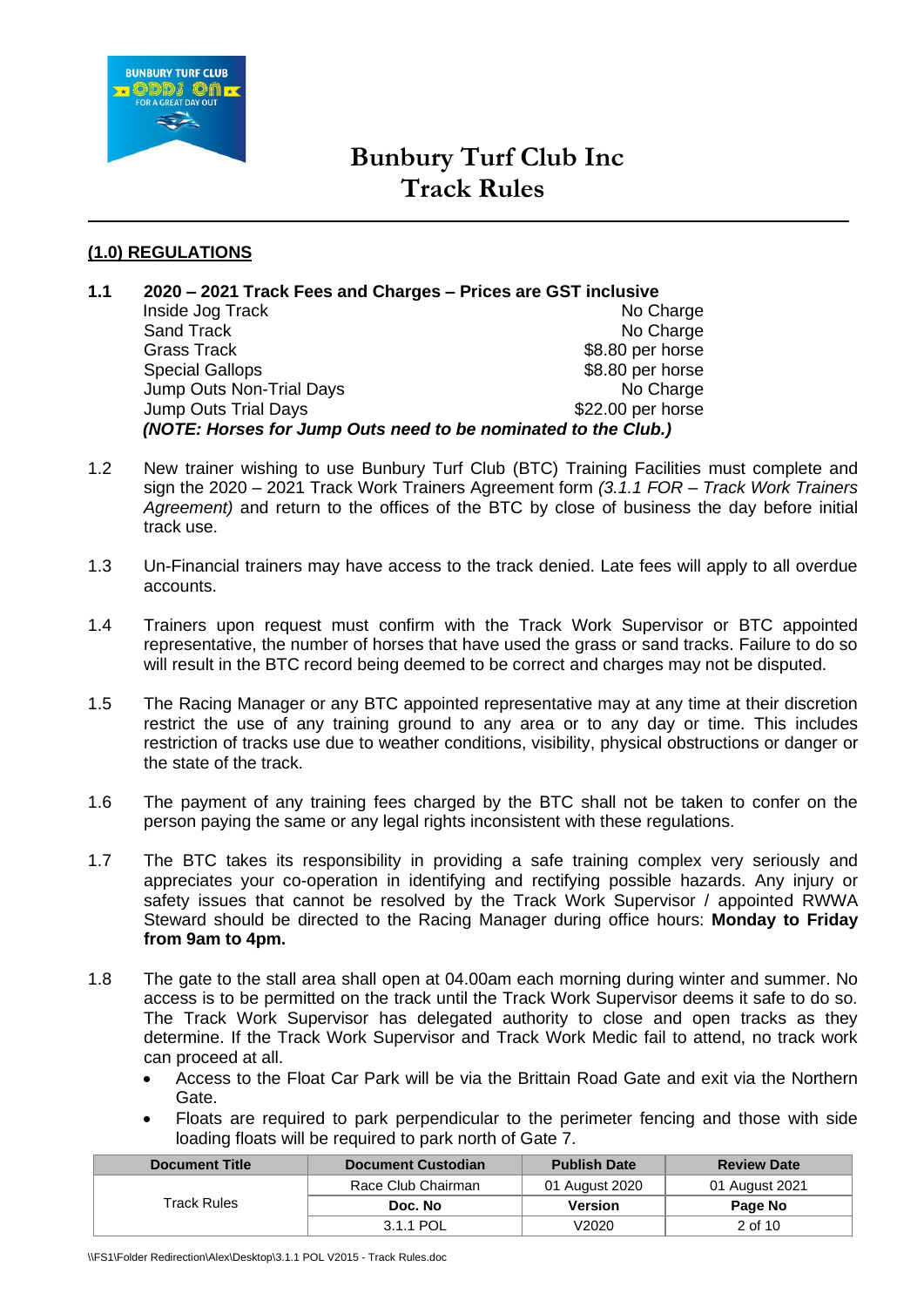

## **(2.0) TRAINERS**

- 2.1 No horse shall be brought onto any property of the BTC unless it is a registered thoroughbred race horse and is under the charge of a licensed trainer or their appointed licensed representative that agrees to abide by the following set of terms and conditions including payment of the fees and charges as set by the BTC:
- 2.2 Horses presented at BTC for track work MUST be under the supervision of a Trainer / Stable Foreman who holds a current license or permit issued by RWWA.
- 2.3 Trainers MUST be registered with the BTC and agree to abide by the attached set of terms and conditions including the fees and charges.
- 2.4 No trainer or other authorised person shall permit any horse under their charge to be on any property of the BTC unless such horse is in the charge of a licensed person.
- 2.5 Trainers agree that no horses are to be taken onto the tracks until the Track Work Supervisor or BTC appointed person has inspected the tracks and declared them to be safe to commence track work.
- 2.6 Trainers agree that all stalls and tie up areas will be cleaned after use. This includes disposing of horse manure into the bins provided.

### **(3.0) HORSES**

- 3.1 Horses must be unloaded / loaded in the designated float parking area and led directly to the horse stalls.
- 3.2 No horse is allowed on the property of the BTC unless it is wearing a head collar or bridle. While being led on any part of BTC grounds, every horse must have a bit in its mouth which must be attached to a lead or reins. A stallion restraint is an acceptable alternative to a bit.
- 3.3 Horses suffering from any infectious diseases or any complaint causing discharges from the nostrils are not permitted on the grounds of the BTC.
- 3.4 Walking exercise for horses on the BTC grounds is prohibited except on the areas provided for such purpose. Trotting and cantering is not allowed in areas set aside for walking.
- 3.5 No "unmounted" horse may be led or exercised on the course proper or on any training track including the jog track.
- 3.6 No horses are to be left unattended in the horse stall area. Should this occur the Track Work Supervisor must be advised of who oversees these horses.
- 3.7 The practice of leading two or more rider less horses at the same time is prohibited.

| <b>Document Title</b> | Document Custodian | <b>Publish Date</b> | <b>Review Date</b> |
|-----------------------|--------------------|---------------------|--------------------|
|                       | Race Club Chairman | 01 August 2020      | 01 August 2021     |
| Track Rules           | Doc. No            | Version             | Page No            |
|                       | 3.1.1 POL          | V2020               | 3 of 10            |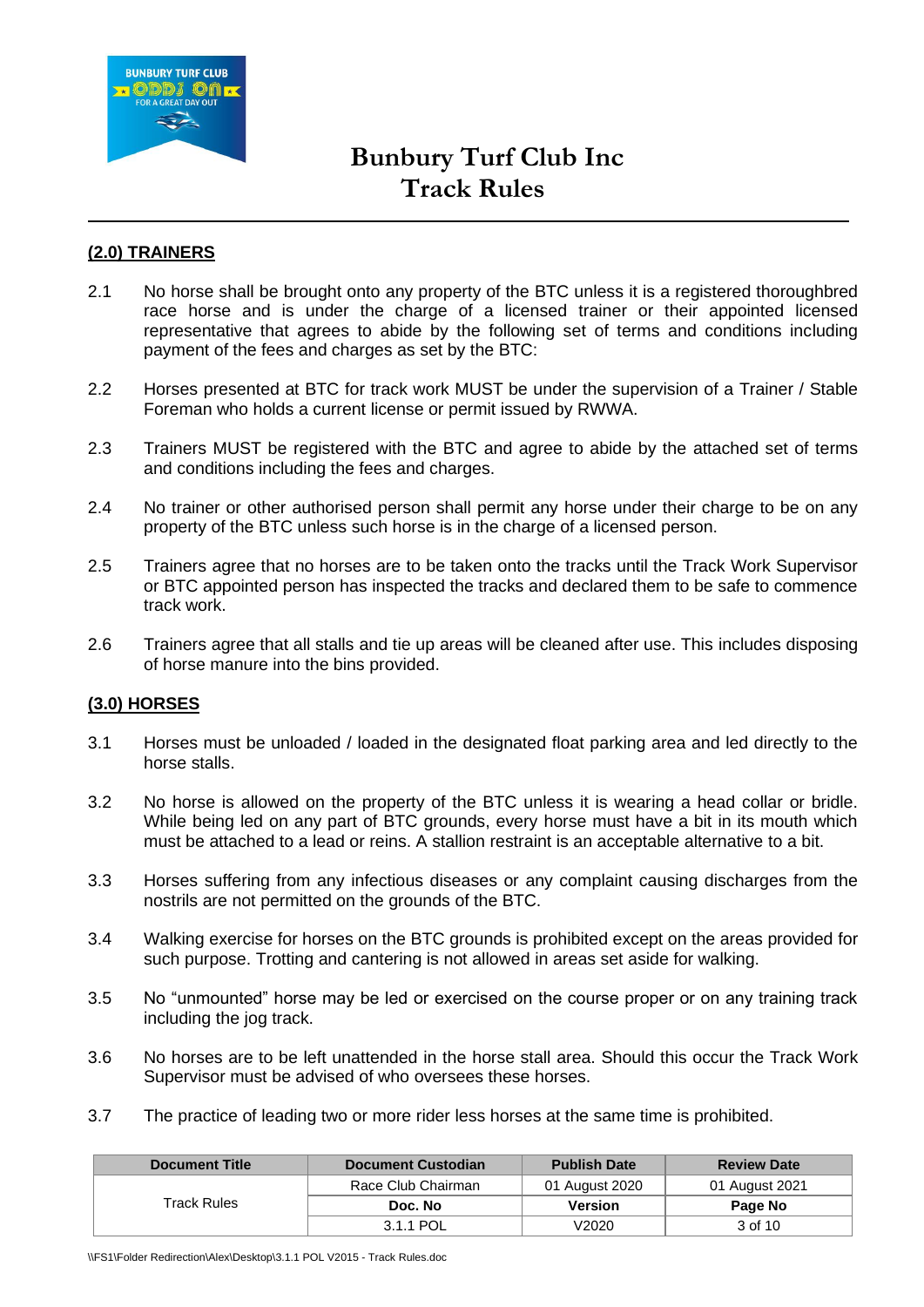

### **(4.0) RIDERS**

- 4.1 Only persons licensed as a jockey, apprentice jockey or track rider are permitted to ride on any of the BTC tracks or grounds.
- 4.2 It is the riders' responsibility to be an accredited RWWA track work rider and to have read and understood these track work rules. This does not diminish the responsibility of the trainer in any way.
- 4.3 All riders must always be mindful of their surroundings and the track and weather conditions . These regulations are in place to provide a safe and efficient workplace for all industry participants; however, regulations cannot cover every situation. Please use common sense and exercise courtesy when using the racecourse facilities. If in doubt, please contact the Track Work Supervisor.
- 4.4 No rider shall wear any apparel or use any equipment which has not been approved by the stewards, as per the Australian Rules of Racing and / or RWWA policies.
- 4.5 The use of mobile phones whilst mounted on a horse is strictly prohibited on any part of the BTC property.
- 4.6 Smoking whilst mounted on a horse is strictly prohibited on any part of the BTC property.
- 4.7 At all times when mounted on a horse, riders must wear an approved skull cap with chin strap fastened, approved body protector vest, approved riding boots and a high visibility reflective day night vest.
- 4.8 When mounted on a horse prior to sunrise, riders must have affixed **high** on their skull cap safety warning lights that are clearly visible from both the right- and left-hand sides. Bright red flashing lights are recommended at BTC, as they offer superior visibility. The lights must be activated prior to entering onto any track. In inclement weather conditions the Track Work Supervisor may extend the period for the use of these lights.
- 4.9 No rider shall use any spurs on the property of the BTC which are not approved by the Stewards. Roller or Rowel spurs are not permitted.
- 4.10 All riding apparel and equipment must be of good condition and proof of age of skull caps and vests must be made available upon request of the Track Work Supervisor or RWWA Steward.

| <b>Document Title</b> | <b>Document Custodian</b> | <b>Publish Date</b> | <b>Review Date</b> |
|-----------------------|---------------------------|---------------------|--------------------|
|                       | Race Club Chairman        | 01 August 2020      | 01 August 2021     |
| Track Rules           | Doc. No                   | Version             | Page No            |
|                       | 3.1.1 POL                 | V2020               | 4 of 10            |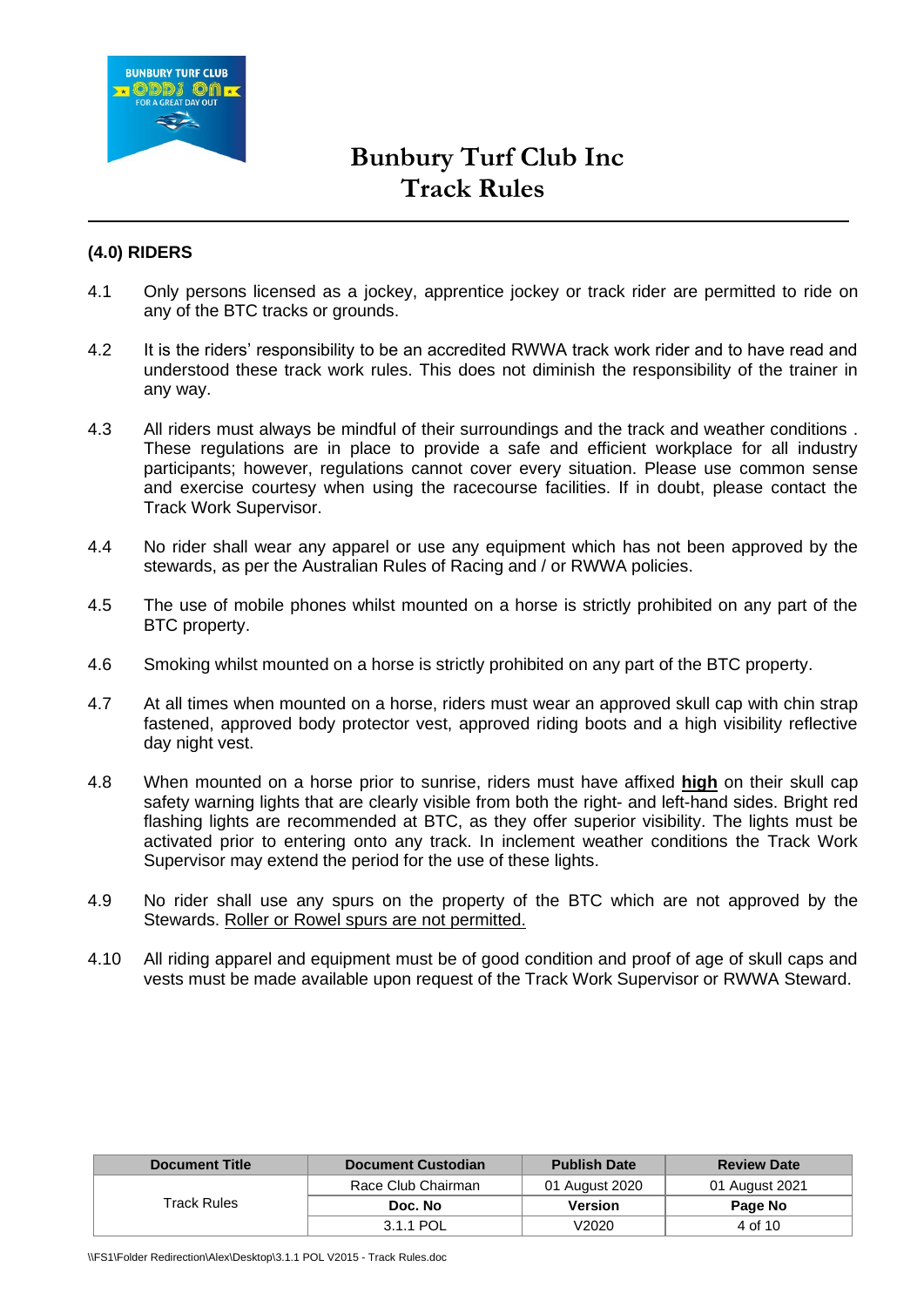

## **(5.0) TRACKS**

- 5.1 The designated area of the main grass track and the small grass track are available for fast work on Tuesday's and Saturday mornings between the hours of 04:15am and 09:00am. A \$8.80 fee applies to all gallops. Grass tracks are open for use at the discretion of the Racecourse Manager between the months of November to April.
- 5.2 Grass Gallops are available every Tuesday, Thursday, Friday & Saturday morning between 04:15am and 09:00am between the months of November and April.
- 5.3 Practice Barriers are at the 1000 metre mark are available for educational purposes every day after 07.30am or at the Track Work Supervisor's discretion. Please notify the Track Work Supervisor prior to usage and consider other track users during this time.
- 5.4 The practice barrier located behind the Horse Stalls is for educational (walk-through) purposes only. It is not to be used as a jump barrier. The fixed practice barriers may not be used prior to sunrise.
- 5.5 Horses working on the grass must keep to the areas marked off for work. Riders found to be working horses outside of these areas will be reported to the RWWA Stewards and will be liable for a fine.
- 5.6 Horses pulling up must keep to the **inside** of the track. When one horse is being passed by another, the horse overtaking shall keep to the **outside** and the horse being passed shall pull to the **inside**.
- 5.7 Once the horses' track work is completed, horses must be pulled up within sufficient distance of the track exit. Horses are to exit the track immediately without delay and no circling is permitted on any BTC tracks at any time.
- 5.8 Horses galloping or working on the training tracks must not work more than three abreast, or such other number as the Committee or Stewards may from time to time direct.
- 5.9 All horses shall be taken anti-clockwise to the point from which their gallop is intended to start. The only exception is for un-raced horses that are permitted to trot clockwise for approximately one hundred metres before commencing their gallop so that they may "sight" the woodchip crossing for the first time. Riders please ensure safety at this time.
- 5.10 Horses working on the inside slow work track must work in a clockwise direction only. Trotting and cantering is only permitted on this track.

| <b>Document Title</b> | <b>Document Custodian</b> | <b>Publish Date</b> | <b>Review Date</b> |
|-----------------------|---------------------------|---------------------|--------------------|
|                       | Race Club Chairman        | 01 August 2020      | 01 August 2021     |
| Track Rules           | Doc. No                   | <b>Version</b>      | Page No            |
|                       | 3.1.1 POL                 | /2020               | 5 of 10            |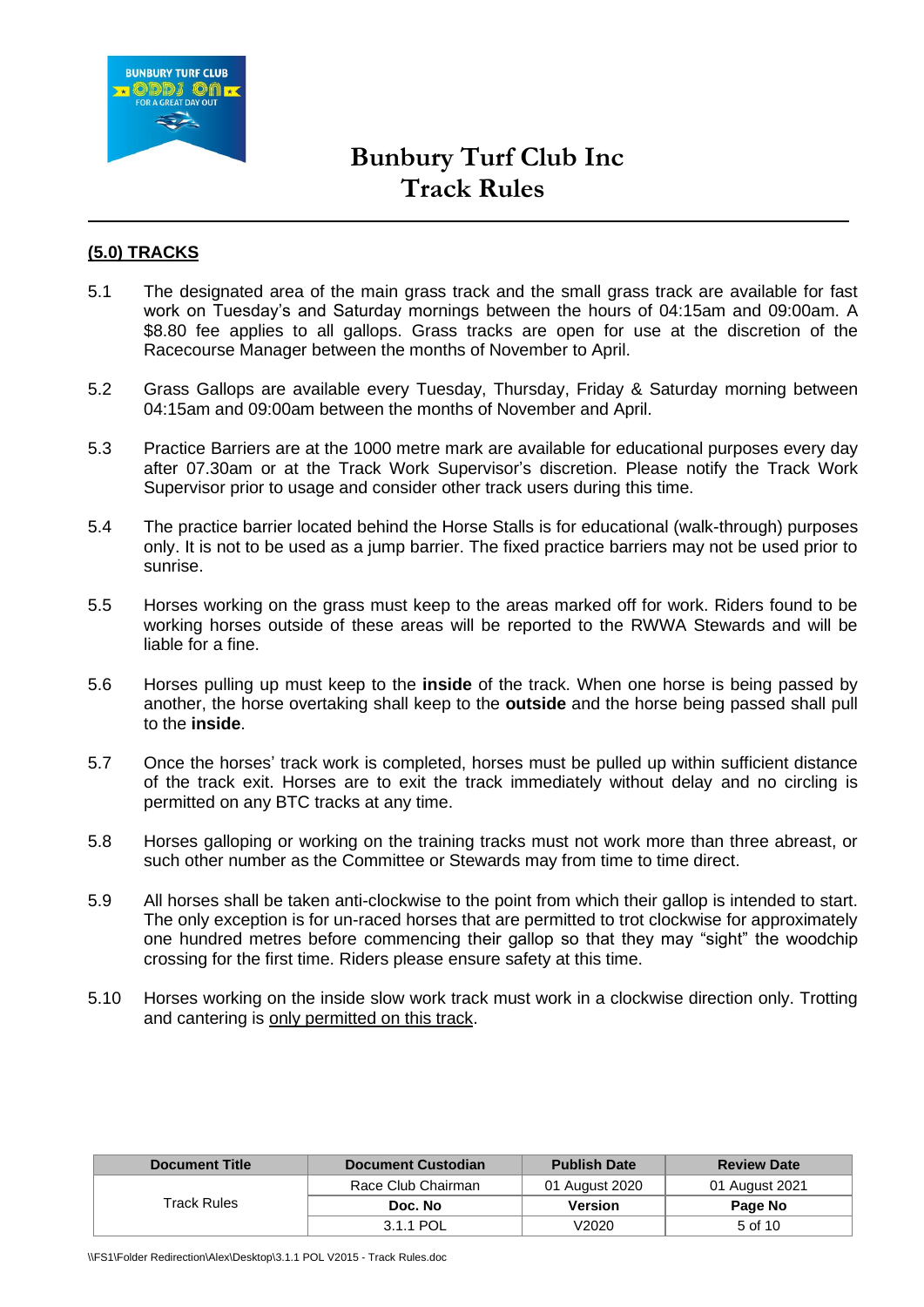

### **Grass Tracks**

- 5.11 The grass tracks shall be used only for the purpose of **fast work**. No trotting or cantering exercise will be allowed on them. Horses working on the grass must keep to the areas marked off for work. Riders found to be working horses outside areas marked will be reported to the RWWA Stewards and will be liable for a fine.
- 5.12 **When doing one lap:** Horses must be doing a minimum or even time from the 600 metre mark. **i.e.** 15 seconds per 200 meters.
- 5.13 **When doing two laps:** Horses must be cantering at the 600 metre mark and ¾ pace by the 400 metre mark on the first lap. Horses must be doing even time (15 sec per 200 meters) from the winning post prior to the second lap.

### **Inside Grass**

5.14 All horses must proceed to the sand track or jog track for warm-up by way of the woodchip crossing. When ready to proceed to the Little Grass track, they do so at the woodchip crossing.

**THEN: -**

- 5.15 Horses entering the track shall **give way** to horses on the track.
- 5.16 On entering the track all horses shall go to the **inside**.
- 5.17 All horses working shall pass on the **outside** of the slower horses.
- 5.18 All horses pulling up must keep to the **inside** of the track.
- 5.19 Once pulled up they must leave the inside grass track by way of the 1400 metre gap on the inside fence, cross the sand track to the centre of the course via the cutaway rail, then proceed to the woodchip crossing and return to the stall area.

#### **Main Grass**

5.20 When the Main Grass track is being used all horses will once again do their warm-up on the jog track and then go to the designated area of the Main Grass by way of the woodchip crossing.

#### **THEN: -**

- 5.21 Horses entering the track shall **give way** to horses on the track.
- 5.22 On entering the track all horses shall go to the **inside** area of the section marked off for track work.
- 5.23 All horses working shall pass on the **outside** of the slower horses.
- 5.24 All horses pulling up must keep to the **inside** section of the mark off area.

| <b>Document Title</b> | <b>Document Custodian</b> | <b>Publish Date</b> | <b>Review Date</b> |
|-----------------------|---------------------------|---------------------|--------------------|
|                       | Race Club Chairman        | 01 August 2020      | 01 August 2021     |
| Track Rules           | Doc. No                   | Version             | Page No            |
|                       | 3.1.1 POL                 | V2020               | 6 of 10            |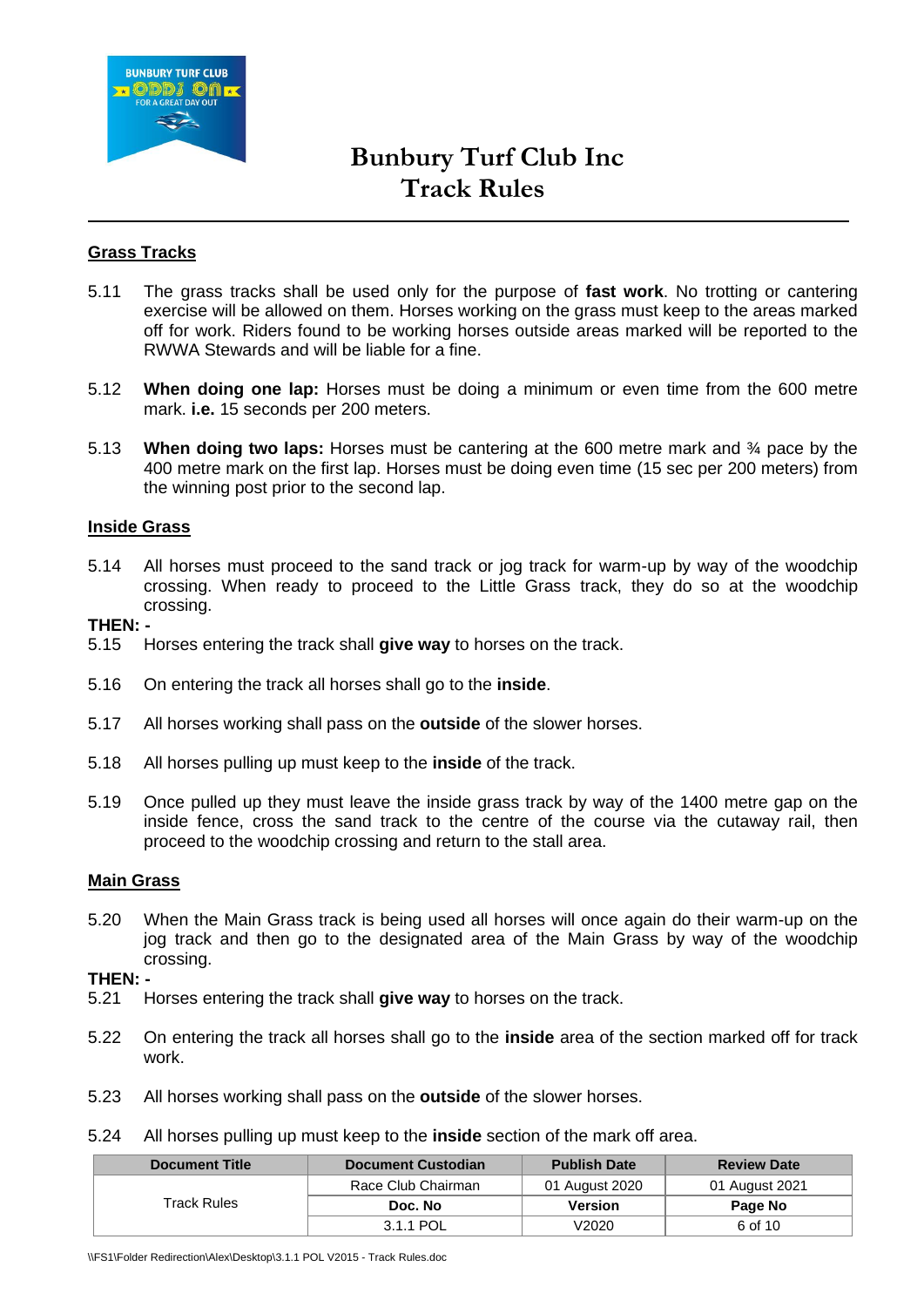

5.25 Once pulled up, all horses must go to the outside fence, through the gap at the 1400 metre, and then return to the stall area via the walkway adjacent to the southern perimeter fence / wall.

### **Sand Track**

- 5.26 **When the grass tracks are closed**, horses are permitted to work three abreast on all days as long as the minimum speed at the 600 metre mark is a strong working canter (20 seconds per furlong on all days).
- 5.27 Trotting is **not permitted** on the main sand track between the 600 metre mark and the woodchip crossing (please read paragraph 5.28 and table 6.0 for exception to this rule).
- 5.28 The use of the sand track is available on Monday, Wednesday, and Friday for educational purposes where trotting is permitted. Trainers / riders please reconsider fast work during this time as young horses or breakers may be present on these days.
- 5.29 Horses must be ridden on the **inside** of the track, and horses doing faster work shall pass them on the **outside**.
- 5.30 Horse entering **must give way** to horses working through.
- 5.31 Horses entering tracks must proceed directly to the **inside** of the track.
- 5.32 Horses must pull up and return on the inside of the sand track and exit via the cutaway rail at the 1400 metre mark, or at Barrier area at 1000 metre mark.

#### **Track Closure Times**

#### **Non-Race Days**

- 5.33 For the period from 1 October until 31 May inclusive, all tracks close at **09:00am**.
- 5.34 For the period from 1 June until 30 September inclusive, all tracks close at **9:00am**.
- 5.35 The use of any of BTC's tracks after this time is **strictly prohibited**.

#### **Race Days**

- 5.36 On race days, all tracks close at **07:30am**.
- 5.37 The use of any of the BTC's track after this time is **strictly prohibited**.

#### **Trial Days**

#### 5.38 On trial days, all tracks close at **07:30am**.

| <b>Document Title</b> | <b>Document Custodian</b> | <b>Publish Date</b> | <b>Review Date</b> |
|-----------------------|---------------------------|---------------------|--------------------|
|                       | Race Club Chairman        | 01 August 2020      | 01 August 2021     |
| Track Rules           | Doc. No                   | <b>Version</b>      | Page No            |
|                       | 3.1.1 POL                 | /2020               | 7 of 10            |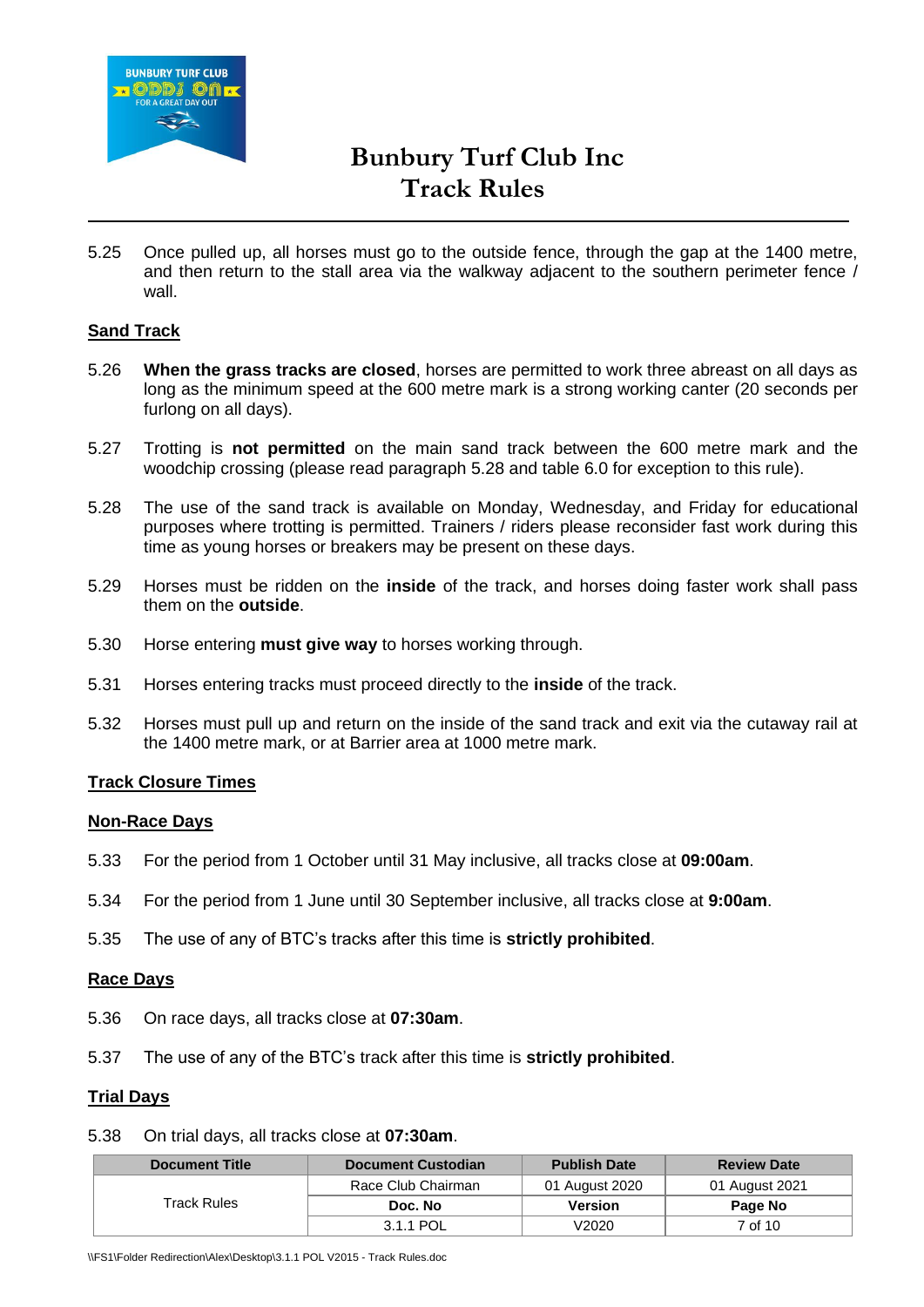

## 5.39 The use of any of the BTC's track after this time is **strictly prohibited**.

# **(6.0) TRACK WORK USAGE TABLE**

| Jog Track                                                                                                                                                                                                                                                                                                                                                                         | Slow work only<br>(Trotting and Cantering ONLY) | Everyday                                |  |  |
|-----------------------------------------------------------------------------------------------------------------------------------------------------------------------------------------------------------------------------------------------------------------------------------------------------------------------------------------------------------------------------------|-------------------------------------------------|-----------------------------------------|--|--|
| Main Sand (8m)                                                                                                                                                                                                                                                                                                                                                                    | <b>Fast/Slow Work</b>                           | Monday to Saturday                      |  |  |
| <b>Small Grass</b>                                                                                                                                                                                                                                                                                                                                                                | Fast Work - ONLY                                | Tuesday, Thursday, Friday &<br>Saturday |  |  |
| Main Grass (outside markers)                                                                                                                                                                                                                                                                                                                                                      | Fast Work - ONLY                                | Subject to availability                 |  |  |
| Breakers – not permitted on grass tracks.<br>Permitted on Main Sand Track Monday, Wednesday & Friday<br>After 07:30am on Tuesday, Thursday & Saturday or at Track Work Supervisor's discretion<br>Horses must be doing a minimum speed of 20 seconds per furlong at 600 metre marker on all<br>days on the main sand. (BTC will offer leniency towards breakers in this instance) |                                                 |                                         |  |  |
| The use of the sand track is available on Monday, Wednesday, and Friday for educational<br>. Tugʻing uchun qoʻlan bashqalarda taqidi illi ilmin tarixin bashqalarda ishlarida bashqalarda bash                                                                                                                                                                                    |                                                 |                                         |  |  |

purposes. Trainers please reconsider fast work during this time frame. (This is to be reviewed by the TAB before winter)

Pace work (20 seconds a furlong),  $\frac{3}{4}$  (17 seconds a furlong), evens (15 seconds a furlong), working gallop (at the discretion of a trainer)

| <b>Document Title</b> | <b>Document Custodian</b> | <b>Publish Date</b> | <b>Review Date</b> |
|-----------------------|---------------------------|---------------------|--------------------|
|                       | Race Club Chairman        | 01 August 2020      | 01 August 2021     |
| Track Rules           | Doc. No                   | Version             | Page No            |
|                       | 3.1.1 POL                 | V2020               | 8 of 10            |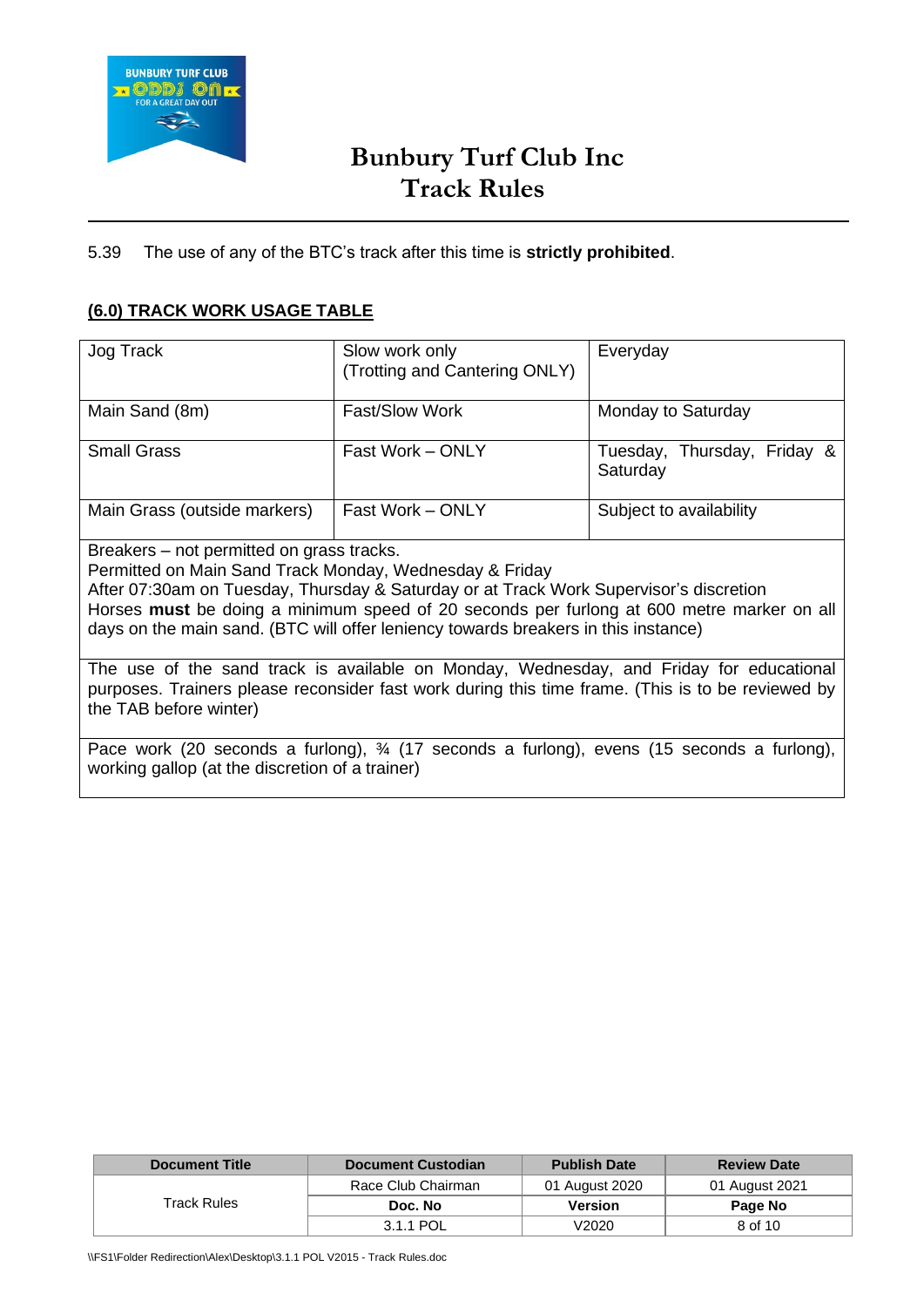

## **(7) GENERAL**

- 7.1 The BTC holds a zero-tolerance policy towards violence and verbal abuse towards any of its employees. Any instance of violence or verbal abuse will be immediately reported to the RWWA Stewards for action.
- 7.2 Any person displaying improper or insulting behavior or failing to adhere to these regulations will be reported to the stewards.
- 7.3 Stock Saddles are not permitted on grass tracks at any given time. They are permitted on the main sand track after 7:30am on "Fast workdays" – Tuesday, Thursdays & Saturday, and "Daylight" – Monday, Wednesday, and Friday. Standard Speed Rules apply see Figure 6.0 if using a Stock Saddle/all purpose saddle for any other reason – please advise the Track Work Supervisor.

### **Whip**

7.4 The RWWA approved standard whips must be in use as of 01 December 2009. Excessive use of the whip during track work or elsewhere on the property of the BTC will not be tolerated. Penalties will be issued by RWWA. The use of schooling whips is only permitted in combination with stock saddles.

#### **Club Allocated Vehicle**

7.5 Trainers and staff will be transported around the grounds on request. Track Work Supervisor or the First Aid Attendant are only permitted to drive this vehicle.

### **First Aid**

7.6 The BTC employs a qualified First Aid Attendant who attends track work every day from 4:00am until 9:00am. The First Aid qualification is the minimum requirement of the RWWA Stewards for the code of track work at the BTC.

| <b>Document Title</b> | <b>Document Custodian</b> | <b>Publish Date</b> | <b>Review Date</b> |
|-----------------------|---------------------------|---------------------|--------------------|
|                       | Race Club Chairman        | 01 August 2020      | 01 August 2021     |
| Track Rules           | Doc. No                   | <b>Version</b>      | Page No            |
|                       | 3.1.1 POL                 | V2020               | 9 of 10            |